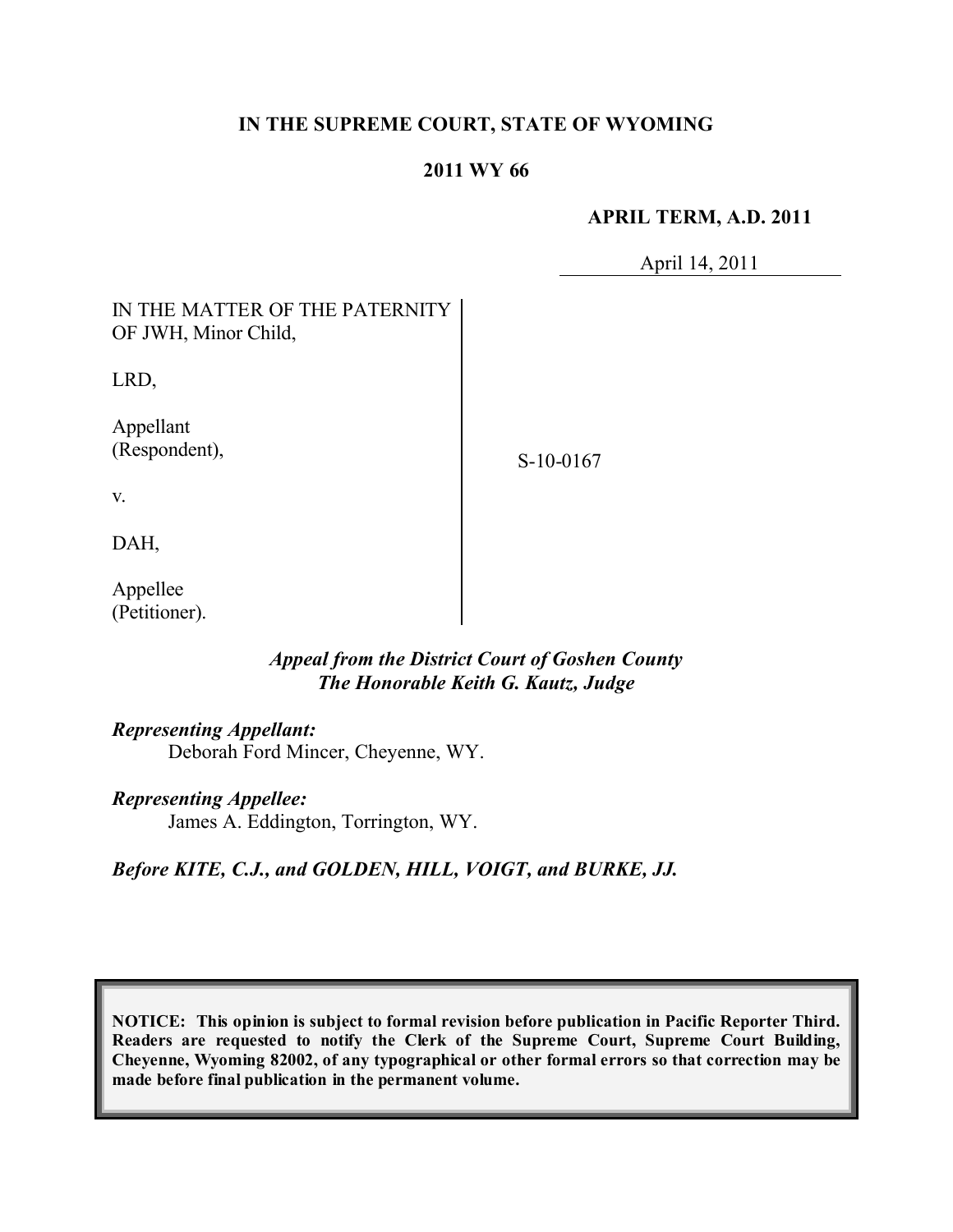**HILL,** Justice.

[¶1] LRD (Mother) challenges the district court's order awarding DAH (Father) primary custody of the parties' toddler son, JWH. Among seven issues, Mother's contentions include that the district court failed to consider that she was the primary caretaker and that Father physically abused Mother on one occasion. We will affirm in part and reverse in part and remand this matter to the district court for further proceedings consistent with this opinion.

### **ISSUES**

[¶2] Mother raises seven issues before this Court:

1. The trial judge erred when he failed to weigh the "primary caretaker" factor against the statutory factors of Wyo. Stat. Ann. § 20-2-201(a) which he chose to apply.

2. The trial judge erred in his statutory interpretation of the relative competency and fitness factor where allegations against Mother were unrelated to child's welfare.

3. The trial judge erred in judging Mother's handling of visitation under the statutory factors when Father had no legal rights to visitation prior to entry of the order adjudicating his paternity.

4. The trial judge erred by failing to consider Father's physical abuse under Wyo. Stat. [Ann.] § 20-2-201(c).

5. The trial judge erred by admitting evidence of claimed misconduct unrelated to the child.

6. The trial judge committed an abuse of discretion in awarding custody to Father.

7. The trial judge erred by offsetting Father's payments on his debts, honoring a claimed agreement in lieu of child support, and awarding only four months of child support to Mother.

Father states the issues more succinctly: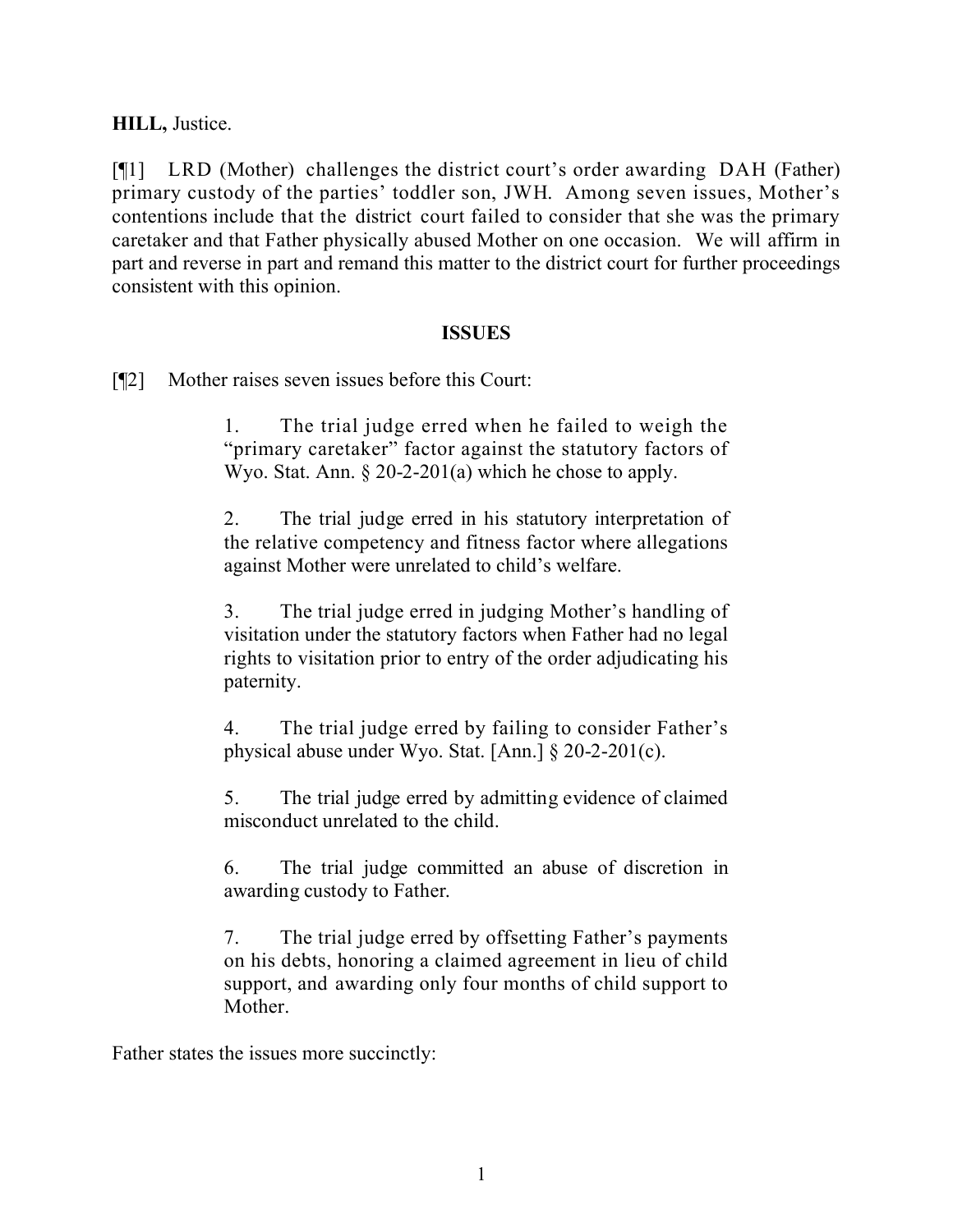1. Does sufficient evidence exist in the record to support the trial court's decision on custody and child support?

2. Is this appeal lacking in reasonable cause so as to result in attorney fees and damages to [Father] pursuant to W.R.A.P. 10.05?

## **FACTS**

[¶3] In 2005, the parties began a relationship which resulted in the birth of a son in 2008. The parties broke up in 2009, and Father moved out of their Torrington apartment. Their son remained in Mother's care, and the parties agreed that Father would pay utilities and one-half of the apartment rent in lieu of child support. Father made these payments until November of 2009.

[¶4] In December of 2009, Father filed a Petition to Establish Paternity, Custody, and Support. The parties agreed on a visitation schedule, but Father's new work routine at the Medium Correctional Institution in Torrington made the agreed-upon visitation difficult. Father's visitation with his son was thus limited by his own work schedule.

[¶5] A bench trial was held in April of 2010. The parties stipulated that Father was indeed the child's father, and visitation and custody were the only issues remaining. At the end of trial, the district court awarded Father primary custody of the child, subject to Mother's visitation. The court implemented a plan whereby, during the summer of 2010, the parties would exchange visitation working up to a weekly basis. On July 24, 2010, Father became primary custodian, and Mother was ordered to begin paying child support on August 1, 2010. This appeal followed.

# **STANDARD OF REVIEW**

[¶6] Our standard of review regarding custody issues is well-established:

"[C**]**ustody, visitation, child support, and alimony are all committed to the sound discretion of the district court."

This Court has consistently recognized the broad discretion enjoyed by a district court in child custody matters. We will not interfere with the district court's custody determination absent procedural error or a clear abuse of discretion. In determining whether an abuse of discretion has occurred, our primary consideration is the reasonableness of the district court's decision in light of the evidence presented. We view the evidence in the light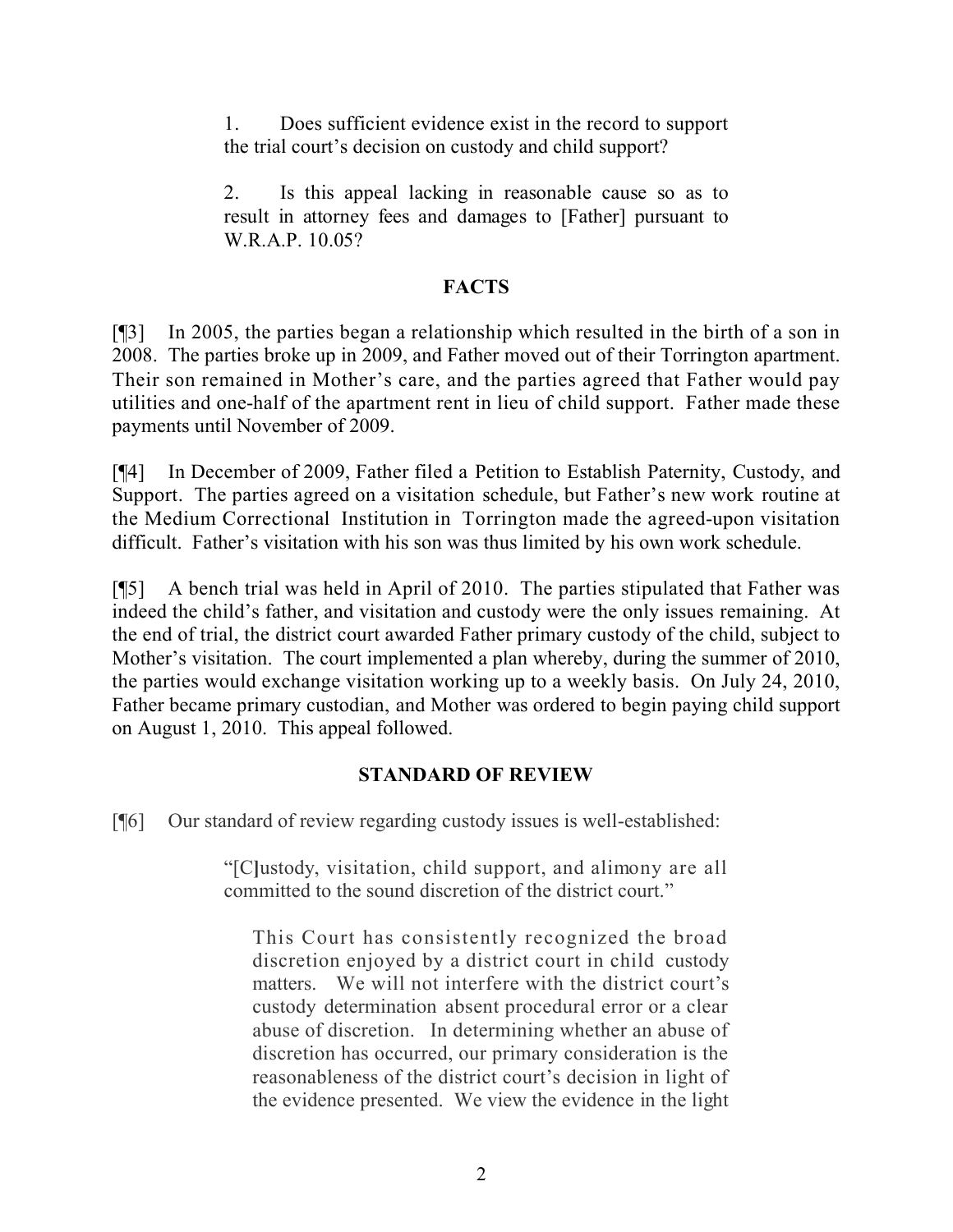most favorable to the district court's determination, affording every favorable inference to the prevailing party and omitting from our consideration the conflicting evidence.

*Durfee v. Durfee*, 2009 WY 7, ¶ 6, 199 P.3d 1087, 1089 (Wyo. 2009) (citations omitted).

Furthermore,

It has been our consistent principle that in custody matters, the welfare and needs of the children are to be given paramount consideration. The determination of the best interests of the child is a question for the trier of fact. We do not overturn the decision of the trial court unless we are persuaded of an abuse of discretion or the presence of a violation of some legal principle. *Resor v. Resor*, 987 P.2d 146, 148 (Wyo. 1999), quoting *Reavis v. Reavis*, 955 P.2d 428, 431 (Wyo. 1998).

*Testerman v. Testerman*, 2008 WY 112, ¶ 8, 193 P.3d 1141, 1144 (Wyo. 2008).

A court does not abuse its discretion unless it acts in a manner which exceeds the bounds of reason under the circumstances. Our review entails evaluation of the sufficiency of the evidence to support the district court's decision. . . . Findings of fact not supported by the evidence, contrary to the evidence, or against the great weight of the evidence cannot be sustained. Similarly, an abuse of discretion is present when a material factor deserving significant weight is ignored.

*Blakely v. Blakely,* 2009 WY 127, ¶¶ 6-7, 218 P.3d 253, 254-255 (Wyo. 2009) (citing *Parris v. Parris*, 2009 WY 44, ¶ 15, 204 P.3d 298, 303 (Wyo. 2009)).

### **DISCUSSION**

[¶7] Although Mother separates her overall argument into seven distinct issues, we believe she has one issue with subparts. Mother argues generally on appeal that the district court abused its discretion when it awarded custody of the parties' minor child to Father. First, Mother contends that the district court failed to give proper consideration to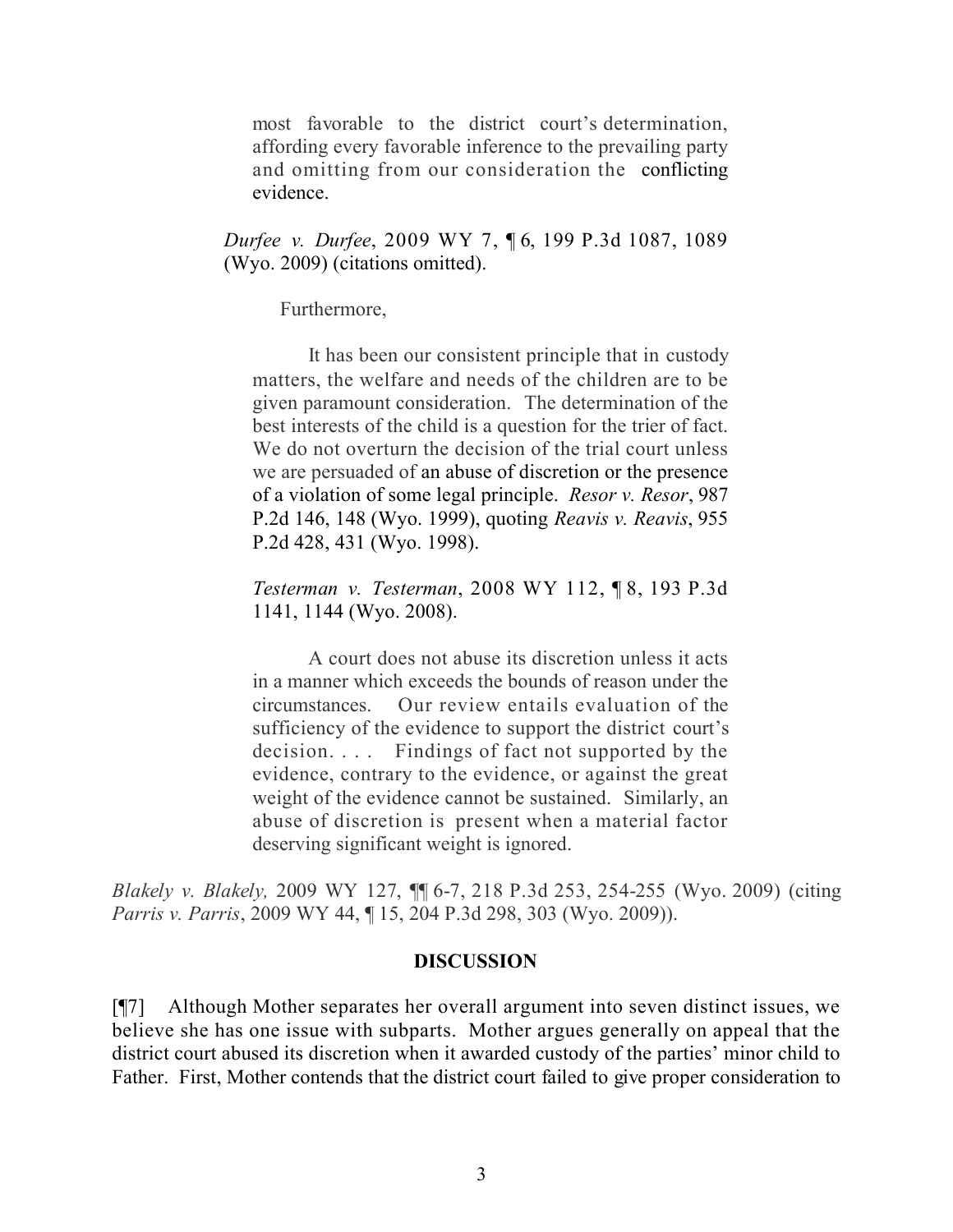the fact that she was the primary caretaker of the child and failed to mention that fact in its oral findings.

[¶8] We have considered this very issue before,

[B]y once again noting that the district court's responsibility for fashioning family relationships through custody determinations encompasses one of the most difficult and demanding tasks assigned to a trial judge. "This lifealtering decision is perhaps most exacting in cases such as this, where it is apparent that both parents love their children and are fit and competent to have custody." Beyond the emotional and family turmoil that attends custody disputes, adding to the district court's difficulty is that every case involving custody issues presents a different situation and set of facts. Consequently, there are no bright line rules to easily apply when making a custody decision. Instead, every case requires a careful weighing of the relevant factors. The district court must look to the unique family relationships of each case in order to reach a resolution that is in the best interests of the children in that particular family. The law, recognizing the different intricacies and circumstances of each case, affords the district court wide discretion when fashioning custody and visitation provisions.

*Pahl v. Pahl,* 2004 WY 40, ¶ 9, 87 P.3d 1250, 1253 (Wyo. 2004) (citations omitted).

[¶9] When exercising its wide discretion in this area, the ultimate goal for the district court is a reasonable balance of the rights and affections of each parent, with paramount consideration being given to the welfare and needs of the children. *Pahl,* ¶ 10, 87 P.3d at 1253. In making its custody determination, the district court is charged with the following:

## **§ 20-2-201. Disposition and maintenance of children in decree or order; access to records.**

 (a) In granting a divorce, separation or annulment of a marriage or upon the establishment of paternity pursuant to W.S. 14-2-401 through 14-2-907, the court may make by decree or order any disposition of the children that appears most expedient and in the best interests of the children. In determining the best interests of the child, the court shall consider, but is not limited to, the following factors: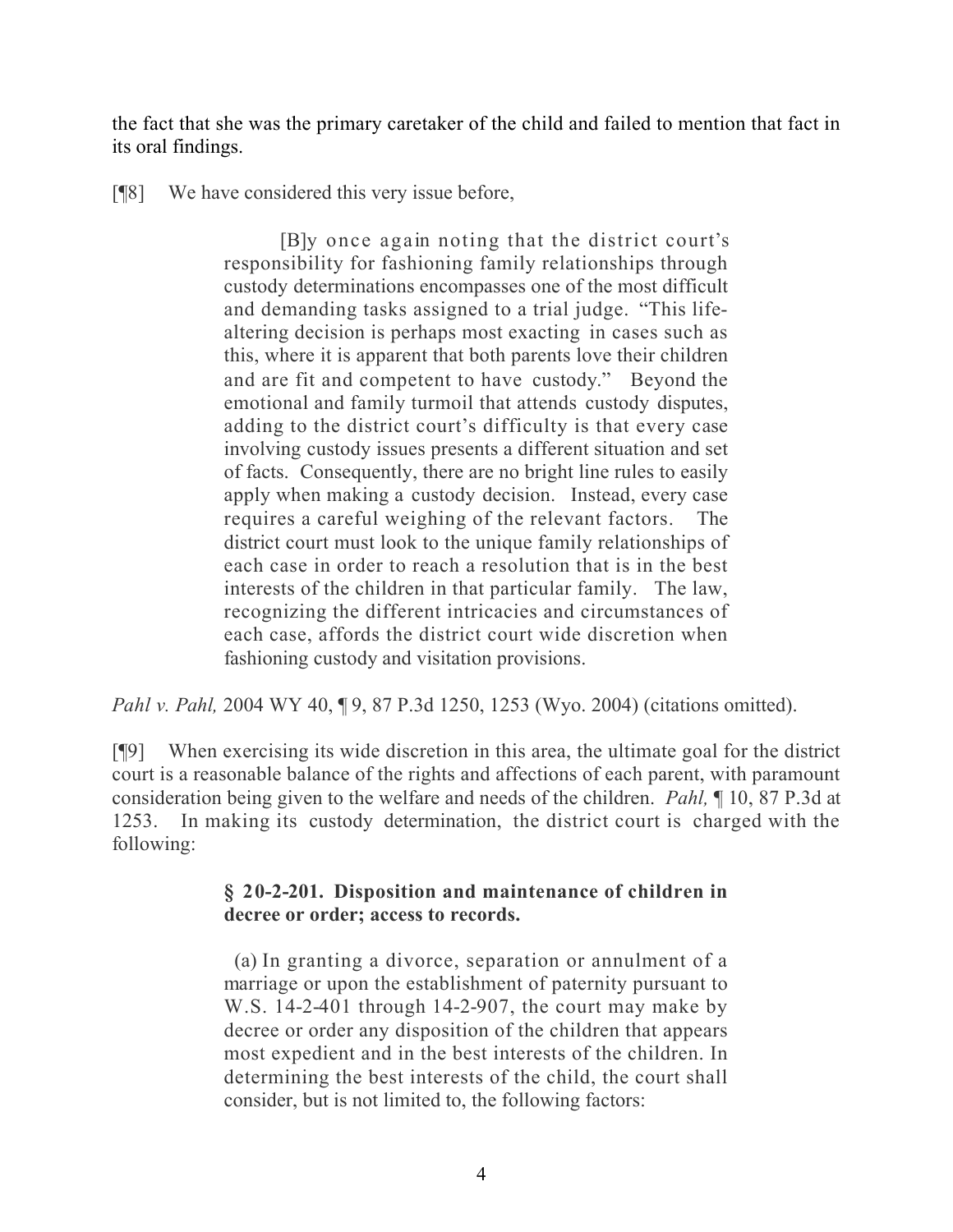(i) The quality of the relationship each child has with each parent;

 (ii) The ability of each parent to provide adequate care for each child throughout each period of responsibility, including arranging for each child's care by others as needed;

(iii) The relative competency and fitness of each parent;

 (iv) Each parent's willingness to accept all responsibilities of parenting, including a willingness to accept care for each child at specified times and to relinquish care to the other parent at specified times;

 (v) How the parents and each child can best maintain and strengthen a relationship with each other;

 (vi) How the parents and each child interact and communicate with each other and how such interaction and communication may be improved;

 (vii) The ability and willingness of each parent to allow the other to provide care without intrusion, respect the other parent's rights and responsibilities, including the right to privacy;

(viii) Geographic distance between the parents' residences;

 (ix) The current physical and mental ability of each parent to care for each child;

 (x) Any other factors the court deems necessary and relevant.

Wyo. Stat. Ann. § 20-2-201(a) (LexisNexis 2009).Guided by these mandatory statutory factors and any others that the district court deems relevant, the district court must fashion a custody award. *Pahl,* ¶ 10, 87 P.3d at 1253*.* Depending on the case, different factors will present a greater need for emphasis. Additionally "a process of this kind could readily swing the balance toward one party despite there being a material factor in favor of the other party." *Produit v. Produit,* 2001 WY 123 ¶ 22, 35 P.3d 1240, 1246 (Wyo. 2001). The one constant, however, is that the resolution must be in the best interests of the child. *Stonham v. Widiastuti,* 2003 WY 157*,* ¶ 14, 79 P.3d 1188, 1193 (Wyo. 2003).

[¶10] For our purposes, when determining whether the district court weighed all the relevant factors, we must rely upon the court's articulation of the factors it considered and how those factors support its conclusions.

> Because the district court is relying on its discretionary power, the district court should place on the record the circumstances and factors that were crucial to its determination, as well as its reasoning. That way, counsel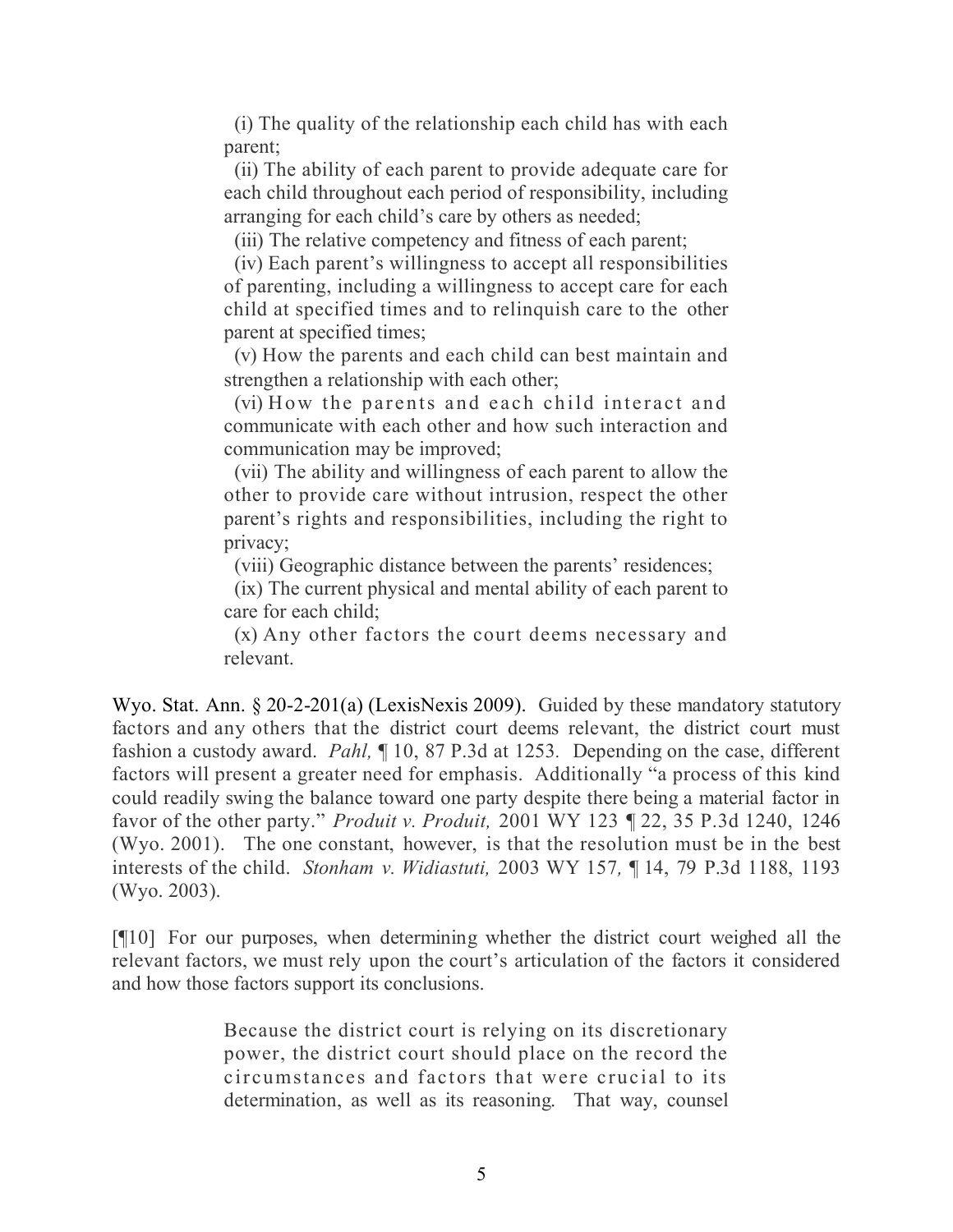and the reviewing court will know and be in a position to evaluate the soundness of the district court's decision. We have repeatedly implored trial courts to place such information on the record so that we may conduct a meaningful review. We continue to strongly encourage and desire such findings. Certainly such findings would have been enormously helpful in our review of this case because the decision letter provided a somewhat sparse explanation of the district court's reasoning.

Nevertheless, unless requested, district courts are not required to make specific findings for each statutory factor if "consideration is reflected in the proceeding transcripts, by opinion letter, or as findings in the written order." [*Fergusson v. Fergusson*, 2002 WY 66, ¶ 16, 45 P.3d 641, 646] (quoting *Produit*, ¶ 12, [35 P.3d at 1243-44]). Therefore, "consistent with *Produit*, we may look to the trial transcripts to determine whether the court's considerations are adequately set forth and comply with  $\S$  20-2-201(a)." *Fergusson*, ¶ 17. [45 P.3d at 646].

*Pahl*, ¶¶ 11-12, 87 P.3d at 1254.

[¶11] As we recognized in *Pahl*, in *Raymond v. Raymond*, 956 P.2d 329 (Wyo. 1998), we acknowledged that the other factors can, in some circumstances, outweigh placing custody with the primary caregiver:

> Although the trial court considered the wife's role as a primary caregiver in determining what was in the best interests of the child**,** the other factors which were considered by the trial court ultimately weighed in the husband's favor; i.e., the husband's willingness to get help through counseling to improve his parenting abilities, the emotional stability he could offer the child**,** and the likelihood that he would promote an ongoing relationship between the child and the wife.

*Id.*, 956 P.2d at 332. Thus, while primary caregiver status is a weighty consideration, it is not determinative. Rather, the primary caregiver is one factor among the many that the district court considers. Other factors may outweigh the primary caregiver status.

[¶12] Here, Mother argues that the district court failed to consider that she was the primary caregiver. Mother notes that the court did not mention that factor in its oral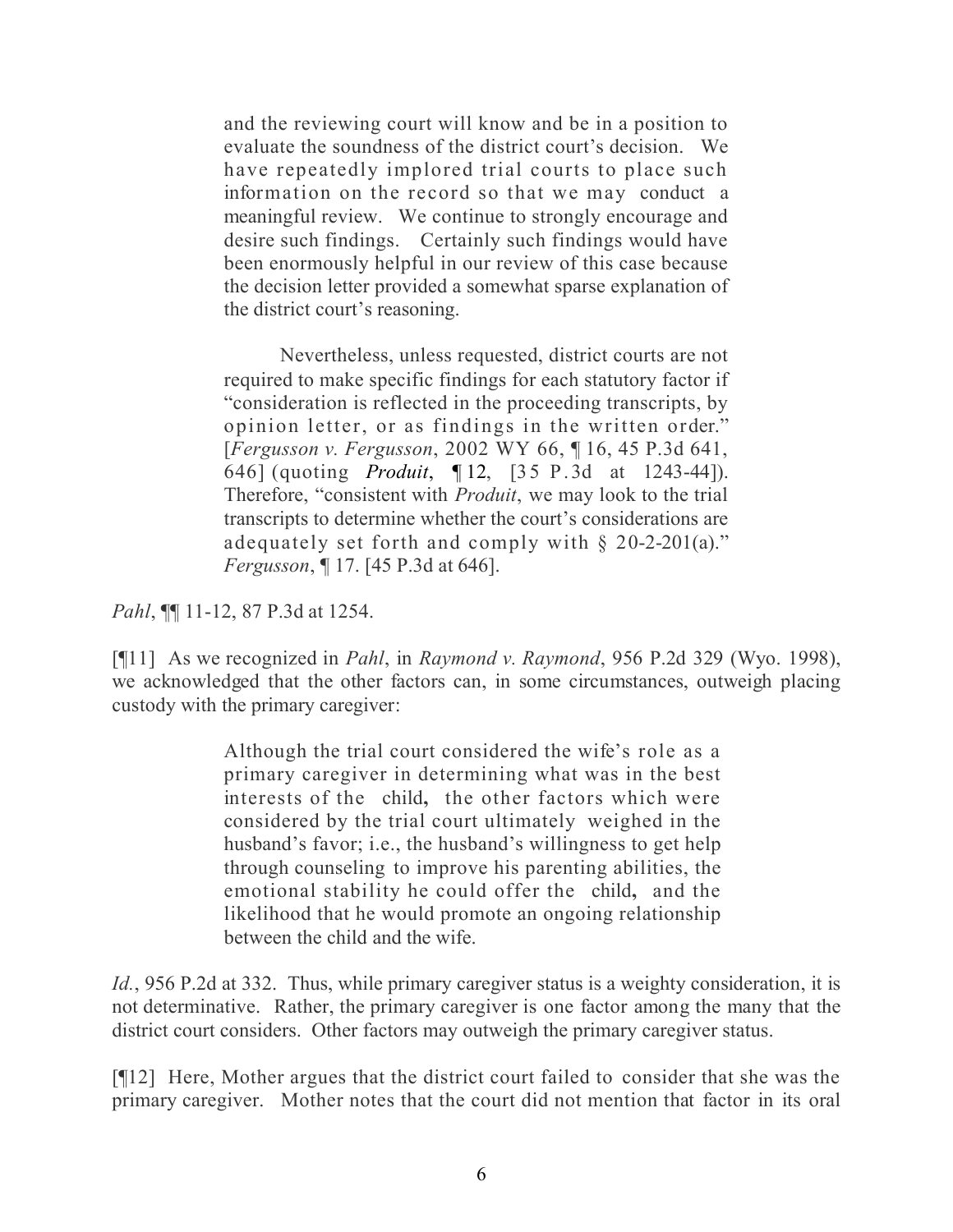findings or in its final order. Mother did not request that the court make findings specifically regarding the primary caregiver provision of the statute. Yet, we note that the court began its discussion of the factors it considered when making its determination by stating, "… using the statutory factors for custody, the court finds that the child, apparently, has a good relationship with each parent."

> I don't find anything inappropriate or lacking in anything I heard between the parents and the child.

> I find that the parents, the two of you, are capable of providing appropriate care for the child, probably equally.

[¶13] While we decline to address Mother's contention that this Court should adopt a primary caregiver doctrine, we do echo our previous cases that indicate how much weight the primary caregiver status does carry. Given the foregoing remarks, in which the district court does not mention the primary caregiver status in either its oral ruling or order as to how it weighed against the other factors considered by the court, we must conclude that a remand is in order for the court to put on record its consideration, if any, of the primary caregiver status. We consider this a crucial part of this specific case, and while we will not reweigh the evidence considered by the district court on appeal, we must be apprised of the entire thinking it used. See *Produit*, ¶ 13, 35 P.3d at 1244 ("... remand may be necessary if the consideration of  $\S$  20-2-201(a) factors is not patent in the district court record.").

[¶14] Next, Mother contends that the district court erred in interpreting the statutory factor of the relative competency and fitness of each parent. Mother argues that the focus should have been on **parental** fitness, not **moral** fitness in reference to the court's consideration of her DUI conviction and later probation violation.

[¶15] Regarding this factor, the district court stated:

The next factor is the relative fitness and competence of each of the parties. We already talked about the alcohol. Each of you should be able to grow up and be self controlled. The court is concerned about the child being transferred for care by [Father] without having a diaper change; and [Mother], I am concerned about your violation of the City Court order.

I heard some complaints about [Mother]'s housekeeping. The photographs that I saw shows [sic] some messy house. How much that relates to harmful circumstances or not is hard to tell. I heard some complaints of injuries that the child received when in [Father]'s care. Boy, I do not find that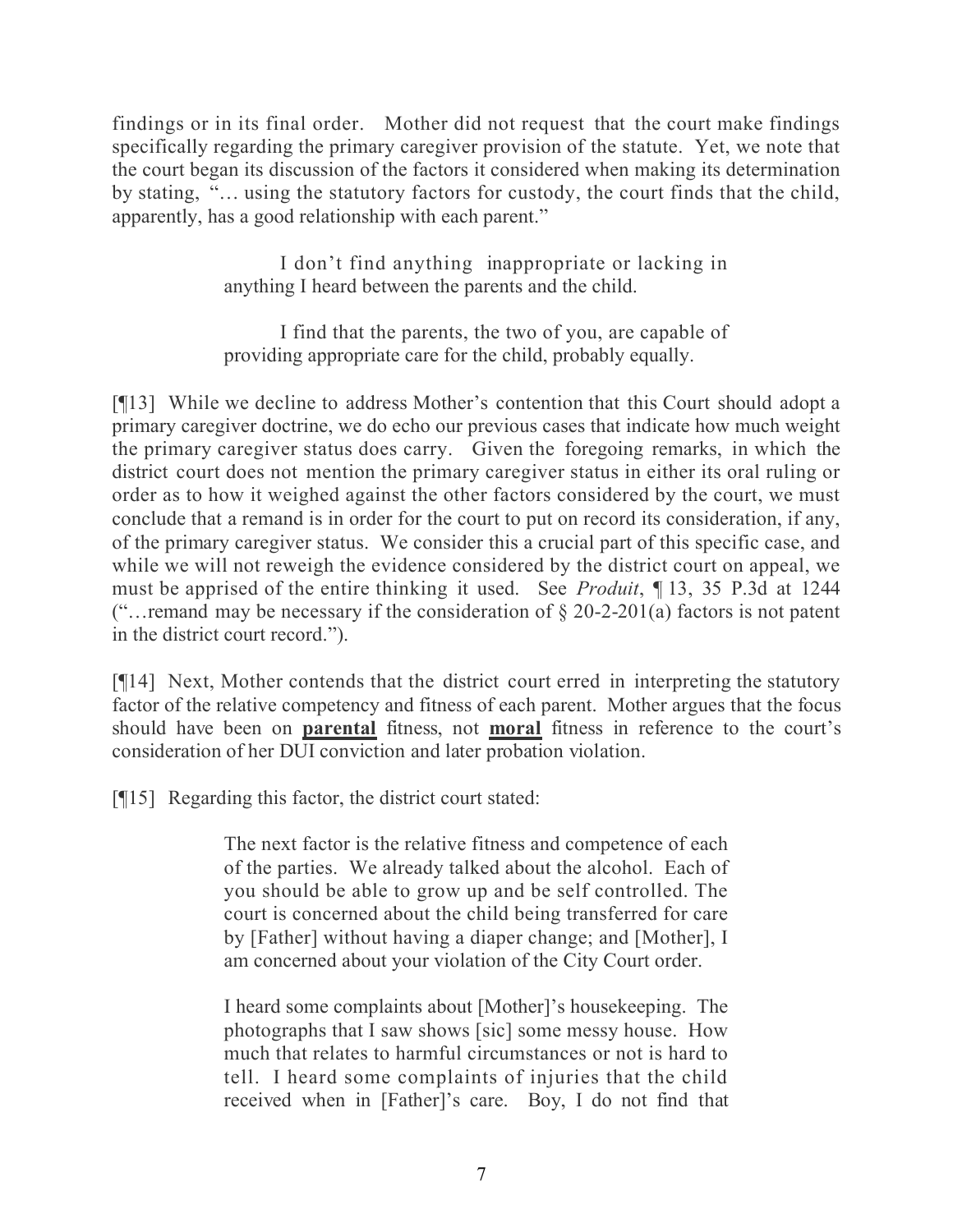those – that there was evidence on those injuries that there was a lack of competence or fitness by [Father] to care for the child; and, to the contrary, I am concerned that those kind of accusations begin looking like there is paranoia, excessive concern<sup>"</sup>

[¶16] Given the court's findings, we find Mother's claim to be without merit. We could reflect on what is and is not moral behavior, or what is or is not applicable to being a competent parent, but to do so in this instance is not necessary. We review a trial court's findings and conclusions in that regard as an exercise of its sound discretion; we will defer to them unless they are clearly abusive. *Nuspl v. Nuspl,* 717 P.2d 341, 345 (Wyo. 1986). We note the trend in some states, including Montana, where "[c]ase law … has established a line of precedent moving away from the policy of admitting evidence of misconduct which did not affect the relationship of a custodian with the child." *In re Marriage of Cole*, 729 P.2d 1276, 1281 (Mont. 1986). Here, the district court heard ample testimony about the conduct of the parents, addressed the parents in the correct manner, and thus, in our opinion, weighed this factor soundly as well. The trial judge is in the best position to assess the credibility of the witnesses and weigh their testimony. *Raymond*, 956 P.2d 332; *Goff v. Goff*, 844 P.2d 1087, 1092 (Wyo. 1993). This entire case revolved around the assessment of credibility and the proper weight of testimony. The district court's weighing of the above-described evidence was within the ambit of its broad discretion.

[¶17] Next, Mother contends that the judge improperly faulted her for not allowing Father visitation during the pendency of this action and submits that until there was an adjudication of paternity, Father had no right to visitation. The district court made adequate findings on this issue, and stated:

> Here I find that at times [Mother], indeed, was reticent and reluctant to permit visitation. I also find that [Mother], at least in argument today and in the evidence today, minimizes the importance of the Father's role in this child's life and exaggerates perceived negatives.…

> I find that [Father] is the parent more willing to relinquish care to the other parent and to foster a relationship between both parents.

[¶18] We do not find Mother's short argument on this particular issue to be persuasive. Essentially, she is attempting to play both sides of the coin – by that, we mean to say that although paternity had not been adjudicated, Mother acknowledged that Father was, in fact, the minor child's father, and did not permit visitation even though it would not have been inconvenient for her to have done so. Furthermore, the district court's decision was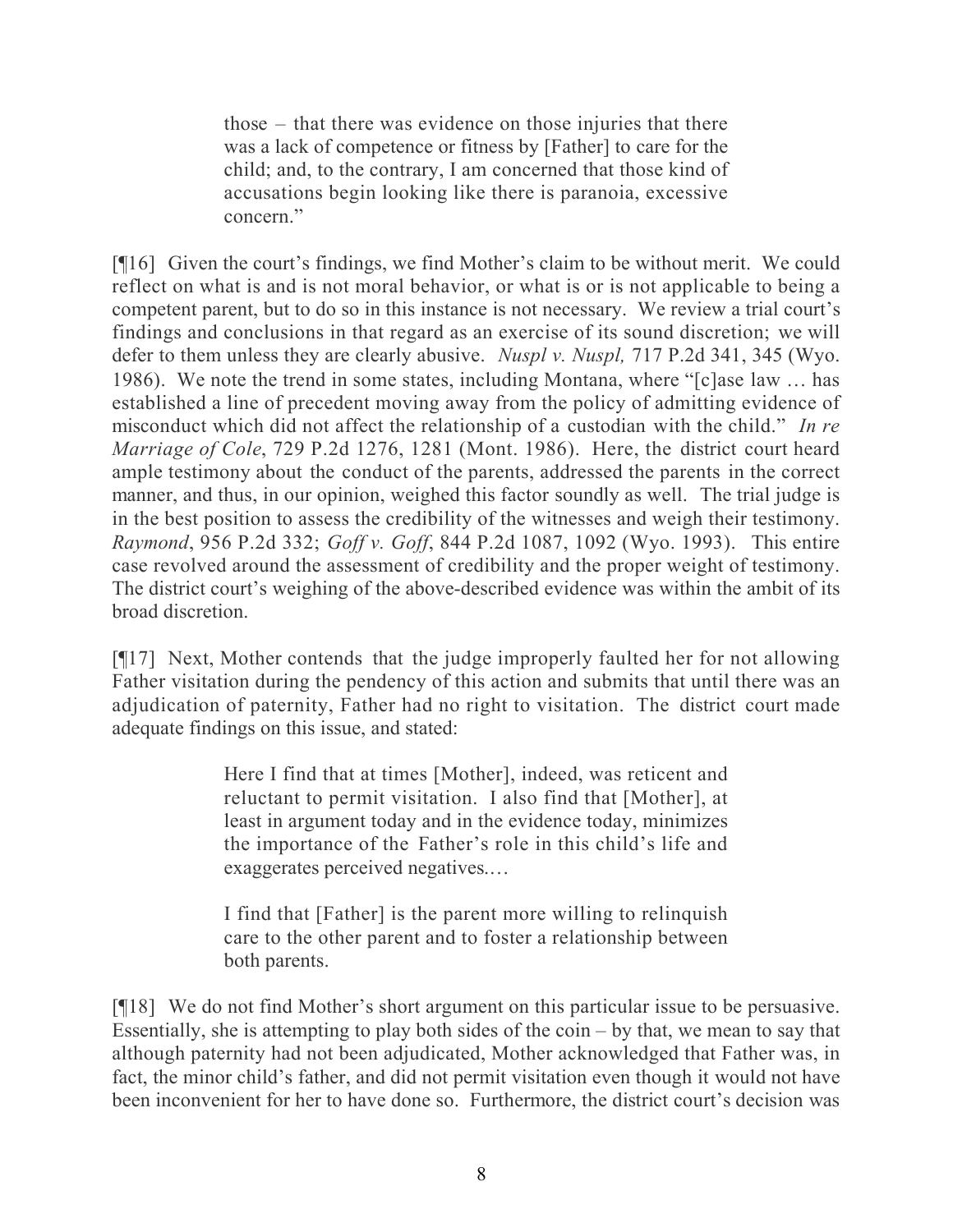not based solely upon this factor, and it even appears that the court did not give this particular factor significant weight, in that its discussion moved quickly from the parties' past visitation issues to Mother's minimization of Father's role in the child's life. The district court did not abuse its discretion in this instance.

[¶19] Mother's fourth issue is that the court failed to consider Father's physical abuse of her in one instance of domestic violence. Mother points out that the court neglected to mention the violence in its oral ruling or subsequent order.

[¶20] In cases where "spousal abuse" or "child abuse" is present, the trial court is required to consider such evidence "as being contrary to the best interest of the children." Wyo. Stat. Ann. § 20-2-201(c) (LexisNexis 2009). In those cases, the trial court is mandated by statute to fashion custody and visitation orders to provide for the best interests of the children and to protect the spouse and children. In *Buttle v. Buttle,* 2008 WY 135,  $\sqrt{25}$ , 196 P.3d 174, 180 (Wyo. 2008), we concluded that "[w] hile evidence that spousal abuse occurred is contrary to the best interest of the child, such evidence must be considered along with all of the other factors." Although our prior statements indicate that the trial court is not mandated to consider each factor orally on the record unless specifically requested to do so, when an issue such as spousal abuse is on the table, we have also stated that an "abuse of discretion is present 'when a material factor deserving significant weight is ignored.'" *Reavis v. Reavis*, 955 P.2d 428, 431 (Wyo. 1998).

[¶21] During trial, Mother testified that while the child was in her home, Father became upset, put her in a choke hold, pushed her face into the bed and damaged her glasses, and finally, punched her in the stomach. A picture of Mother's bruised stomach was admitted. Father denied that he hit and bruised Mother, but he did admit that he apologized to her for the incident. Neither the district court's oral ruling nor final order mentioned this incident.

[¶22] Although it may have taken this information into account when making its decision, the district court did not make any note as to whether it considered this evidence, let alone the weight it carried in the final decision. Accordingly, we must remand to the district court, thus according it an opportunity to place on the record its findings with respect to this matter.

[¶23] Mother also argues that the district court erred in admitting evidence of her claimed misconduct that was unrelated to the well-being of the child. Specifically, Mother argues that the DUI and alleged probation violation were not relevant because those acts were not related to her ability to care for the child.

[¶24] As we stated above, the one constant in child custody cases is that the resolution must be in the best interests of the child. *Stonham*, ¶ 14, 73 P.3d at 1193. See also *Lopez v. Lopez*, 2005 WY 88, ¶ 13, 116 P.3d 1098, 1101 (Wyo. 2005) ("Additionally, the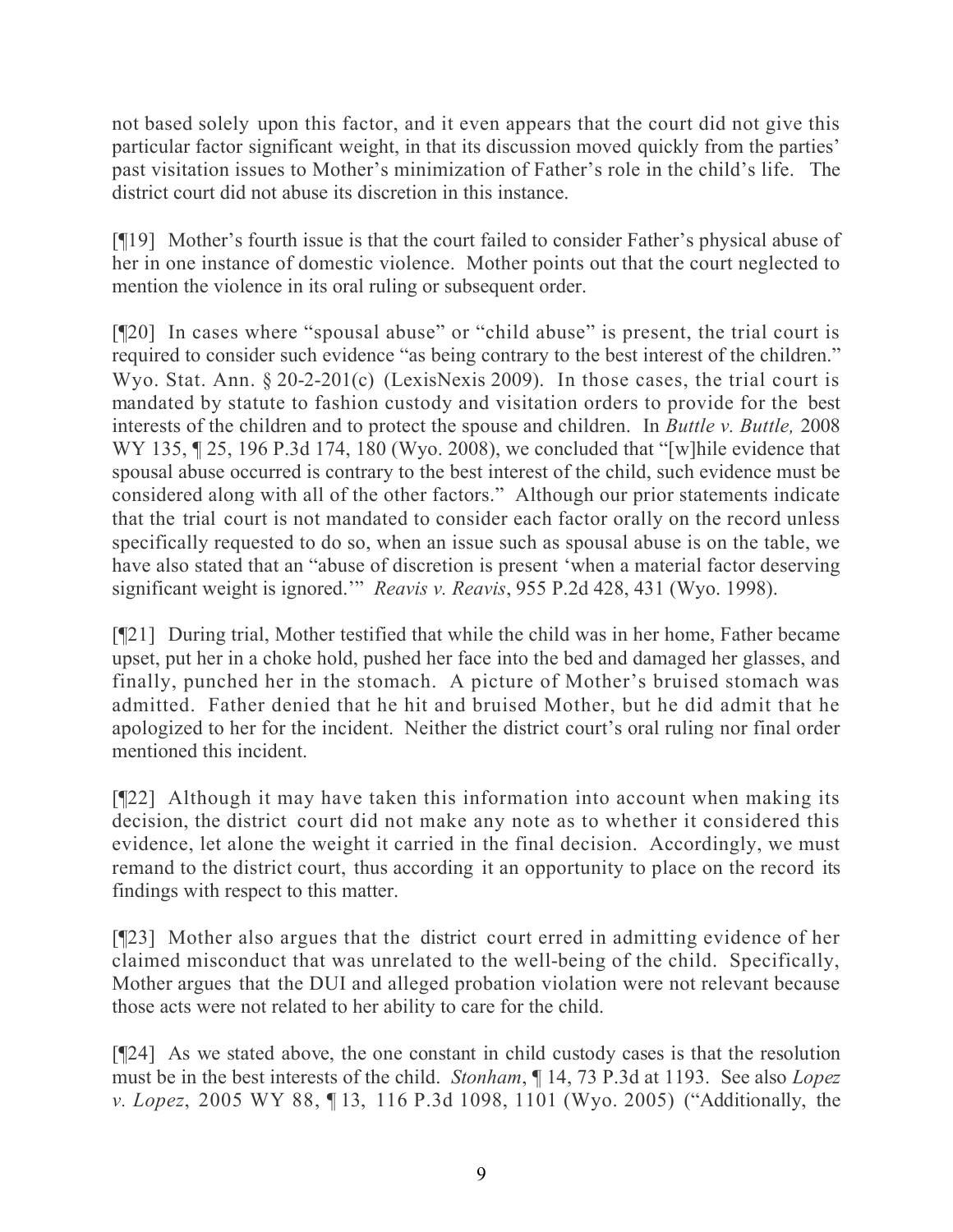evidence established that alcohol negatively impacted Mother's relationship with her children."). Although Mother argues that her DUI was absolutely unrelated to her child, in that the child was not at the bar while she was drinking, nor in the car when she received her citation, we do not agree with Mother's assertion that evidence of such conduct cannot be weighed in child custody matters. The district court was obviously not satisfied at trial of Mother's assurances that the DUI had "nothing to do" with her child. This case hinges on what is best for the **child***.* The district court's findings with respect to this matter were not an abuse of discretion.

[¶25] Next, Mother argues generally that the custody award is contrary to the evidence and an abuse of discretion by the district court. She specifically mentions the following in support of her argument that the court erred in finding Father capable of providing appropriate care for the child: Father did not provide child support; Father cut off Mother's utilities; Father battered her; the child fell down some stairs while in the care of Father, requiring a trip to the emergency room; Father is "fronting" this case for his parents so that they can have better access to the child; and Father does not change the child's diaper enough. Mother also complains that the district court erred in finding that she was reluctant to provide visitation without a court order.

[¶26] As we have consistently articulated, "This Court ... does not reweigh evidence. ... Instead, we view the facts in the light most favorable to the prevailing party." *Hayzlett v. Hayzlett*, 2007 WY 147, ¶ 8, 167 P.3d 639, 642 (Wyo. 2007). Certainly, reasonable minds could reach different conclusions about which parent's custody would be in the best interests of the children. *Id.*, ¶ 13, 167 P.3d at 643. Seldom, if ever, does a court have a choice between a parent who is all good on one side and a parent who is all bad on the other side. "The matter of awarding custody is a comparative proposition wherein the court exercises its best judgment and discretion and awards custody to one parent or to the other, according to what the court thinks is for the best interest and welfare of the children." *Blakely,* ¶ 17, 218 P.3d at 257 (citing *Hayzlett*, ¶ 13, 167 P.3d at 643). "This Court will accede to the district court's determination of the admissibility of evidence unless the court clearly abused its discretion." *Blakely*, ¶ 17, 218 P.3d at 257 (citing *Aragon v. Aragon*, 2005 WY 5, ¶ 21, 104 P.3d 756, 762 (Wyo. 2005)). Regarding Mother's specific claims, the trial court made extensive findings and, after our review of the record, we do not find it to be an abuse of its discretion.<sup>1</sup>

[¶27] Finally, Mother challenges the trial court's handling of child support in this case. She contends that, although the parties agreed that Father would pay rent and utilities in

<sup>&</sup>lt;sup>1</sup> Father suggests that this argument is unreasonable, lacks citation to legal authority, and should thus be subject to sanctions under W.R.A.P. 10.05. While we do not find Mother's argument persuasive, we also do not find this case to be an appropriate one for sanctions. Mother's brief was not so lacking in cogent argument or pertinent authority that it constituted that rare circumstance where sanctions are needed. See *Aragon v. Aragon,* 2005 WY 5, ¶ 31, 104 P.3d 756, 765 (Wyo. 2005); see also *Maher v. Maher*, 2004 WY 62, ¶ 18, 90 P.3d 739, 745 (Wyo. 2004).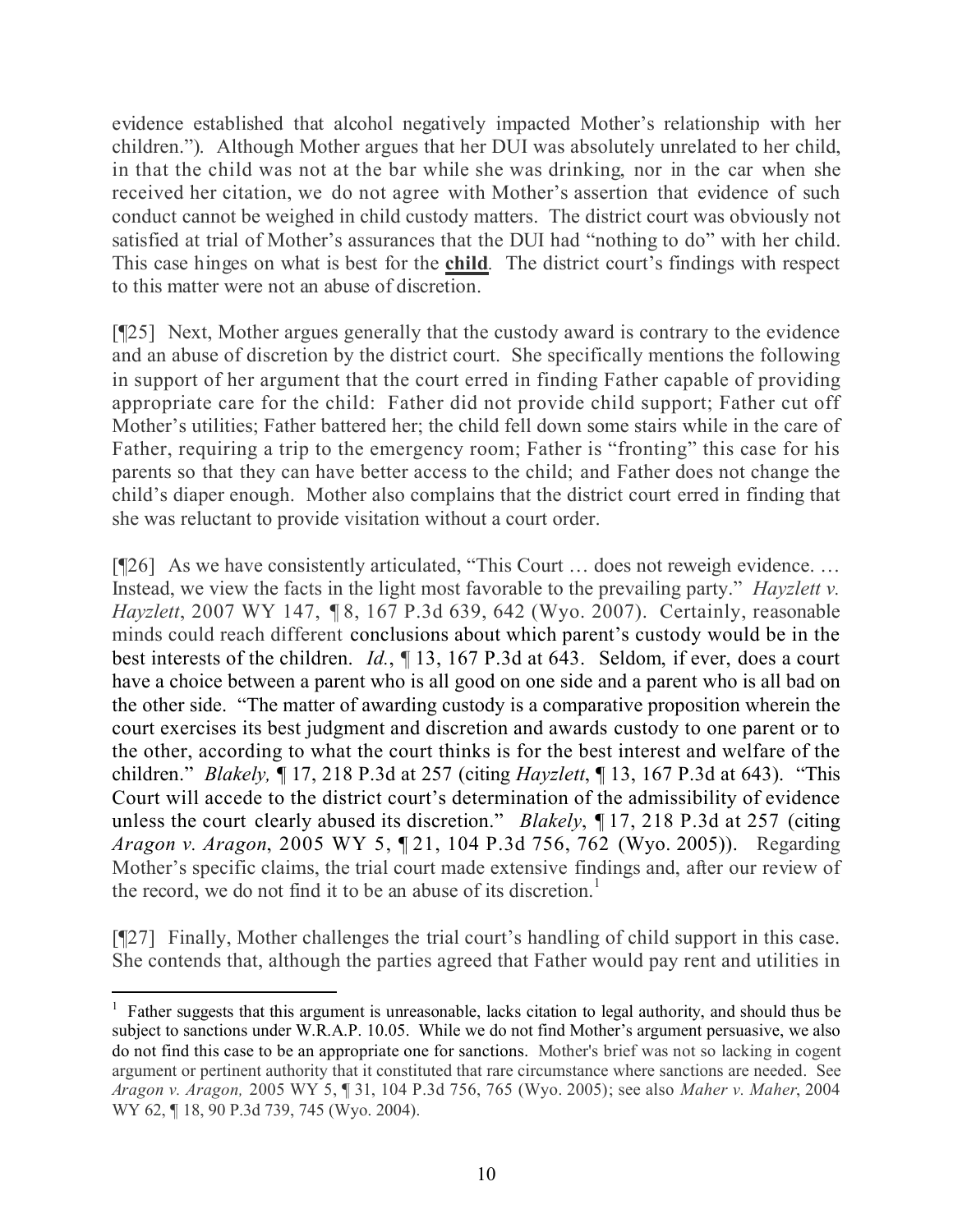lieu of child support, such an agreement is not valid because support must be paid for the child. Mother argues that Father should be ordered to pay child support retroactive to the child's birth, except for the eight months the parties lived together.

[¶28] In *Ellison v. Walter*, 834 P.2d 680, 684-85 (Wyo. 1992), we stated:

[T]he duty of a natural father to support his child begins at [his child's] birth. The establishment of paternity by judicial decree is merely a procedural prerequisite to enforcement of the duty of support owed to the child: it does not create, but only defines the preexisting duty.

. . . . From our review of relevant statutory provisions, we conclude that a district court possesses the authority to issue support orders retroactive to the date of a child's birth in paternity/support actions initiated by a state for the reimbursement of public assistance. The guiding principles in each instance are to promote the welfare of the child and to serve the ends of justice. We are persuaded that neither principle is generally served by failing to acknowledge a father's duty to support his child from the date of birth. Consequently, retroactive child support orders should be the rule, rather than the exception. The burden is accordingly placed upon the father to demonstrate to the district court why a retroactive child support order should not issue in a particular case.

[¶29] We have applied these principles over the years, as in *Thomas v. Thomas*, 983 P.2d 717, 721 (Wyo. 1999), where we noted their importance in determining the child support obligation of a parent "who has abandoned his child and contributed nothing to the support of that child since birth." There, the district court saw fit to award support retroactively to the date of the child's birth.

[¶30] This case is no exception in the application of the foregoing principles, but differs in result. Here, the district court made specific findings regarding child support. It stated:

> With respect to child support, the Court specifically finds that for much of this child's life, the parties shared expenses and were together, either living together or financially connected; and the Court finds it inappropriate for [Father] – or [Mother] to argue that although they lived together, had joint accounts, split income and expenses with